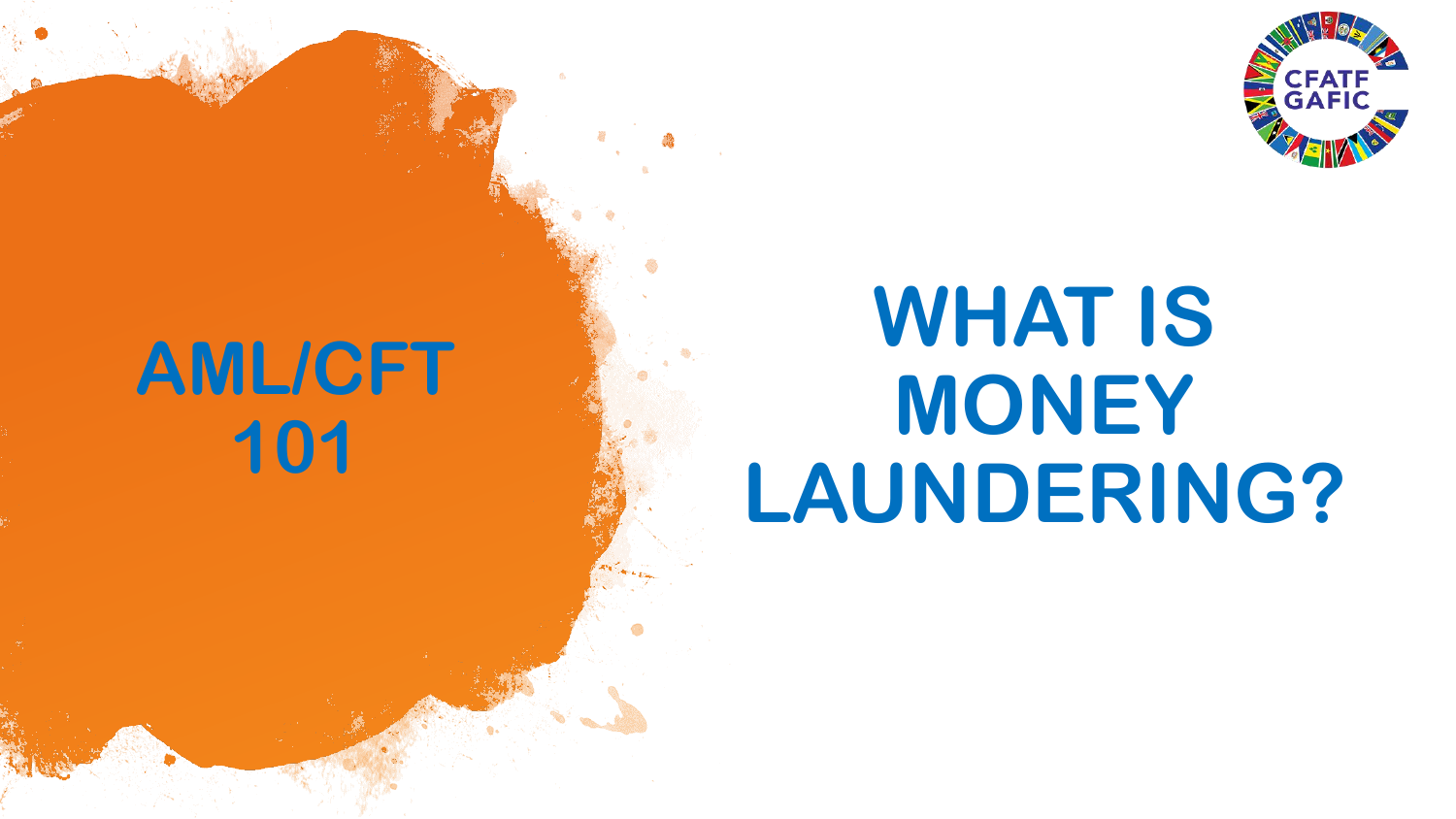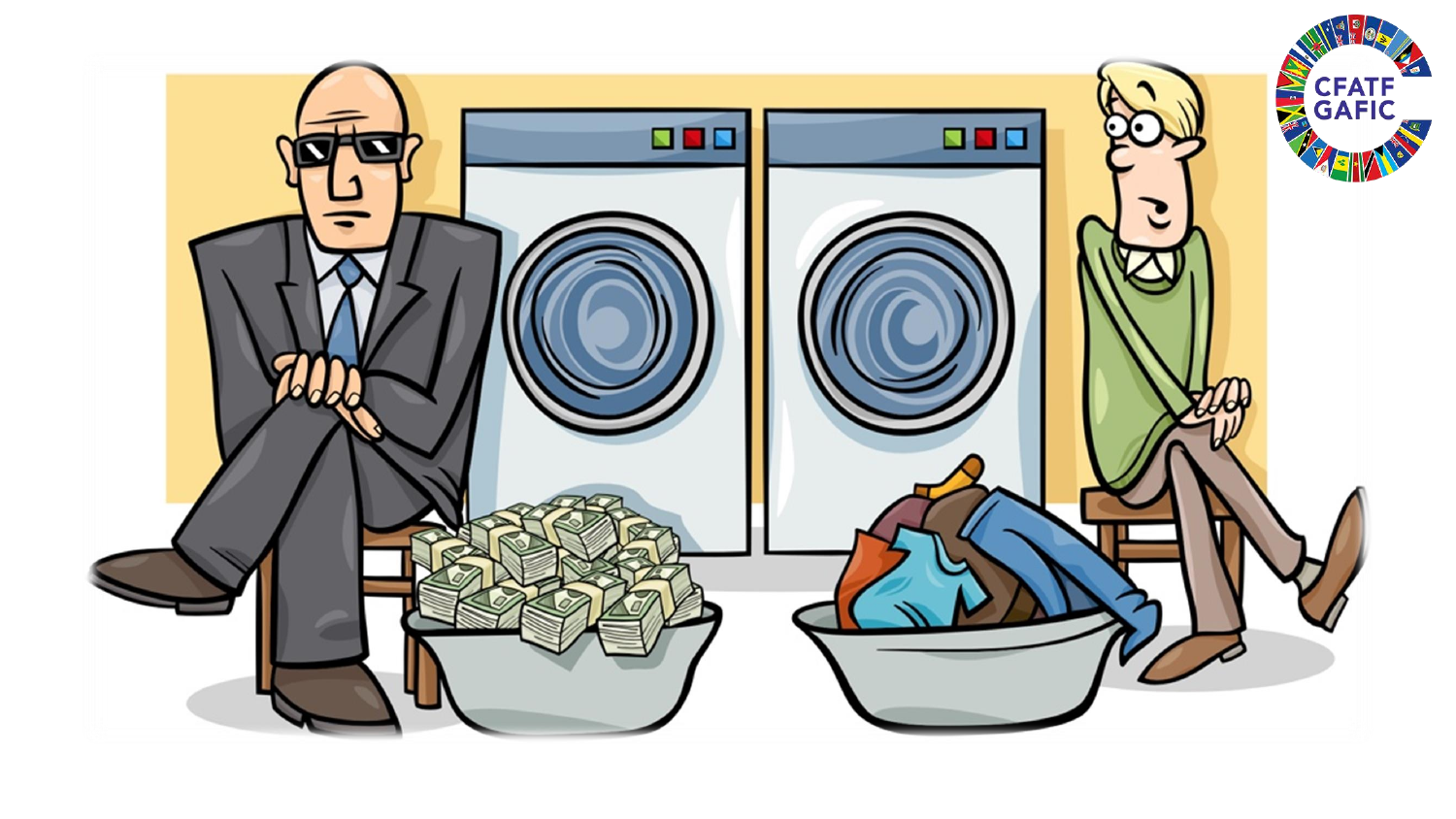## **What is Money Laundering?**



**"The goal of a large number of criminal acts is to generate a profit for the individual or group that carries out the act. Money laundering is the processing of these criminal proceeds to disguise their illegal origin. This process is of critical importance, as it enables the criminal to enjoy these profits without jeopardising their source" - The Financial Action Task Force (FATF)**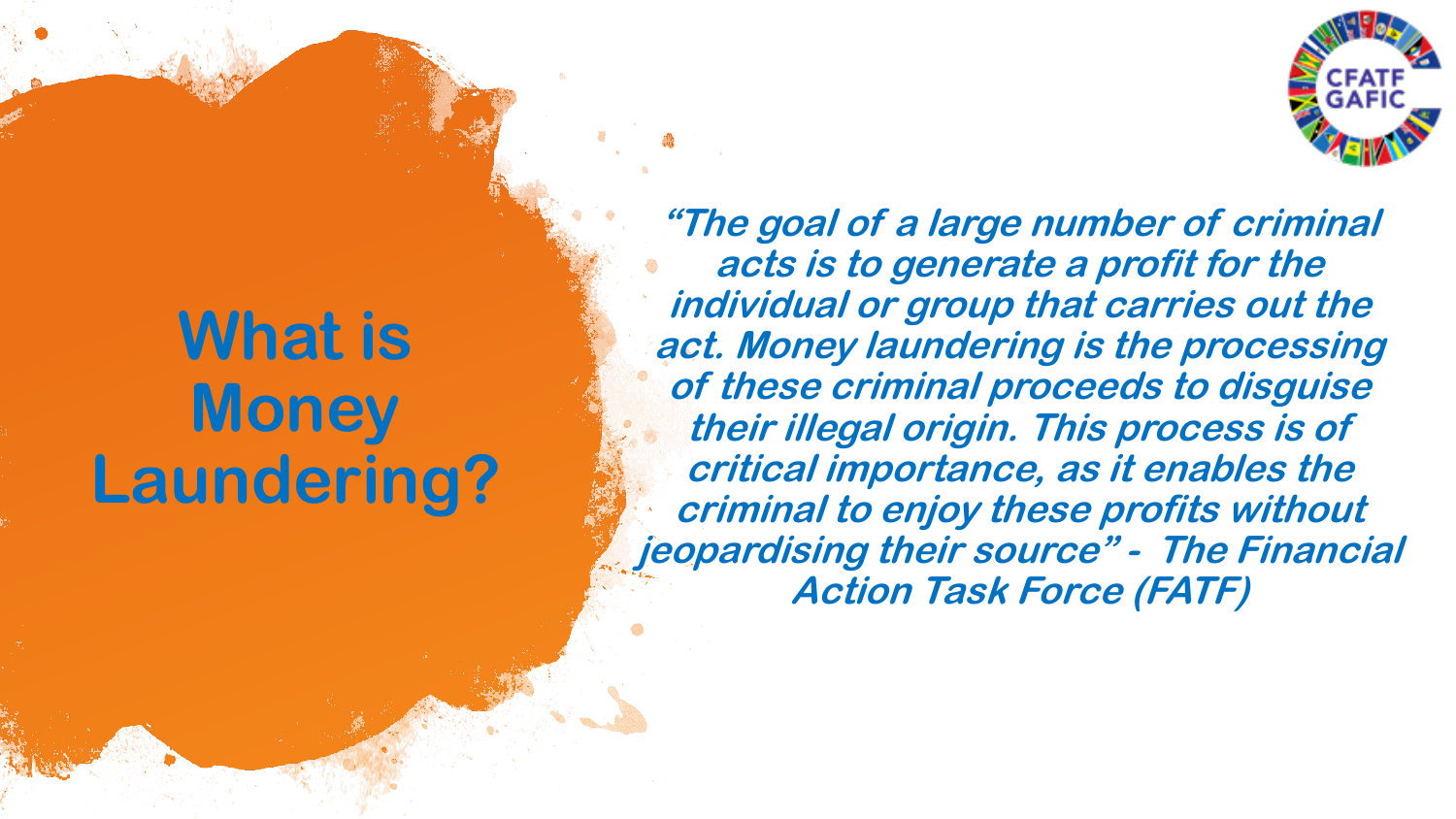

## **Did you know?**

**The estimated amount of money laundered globally in one year is 2 - 5% of global GDP. That's between \$800 billion - \$2 trillion in current US dollars!!**

**Source: United Nations Office on Drugs and Crime**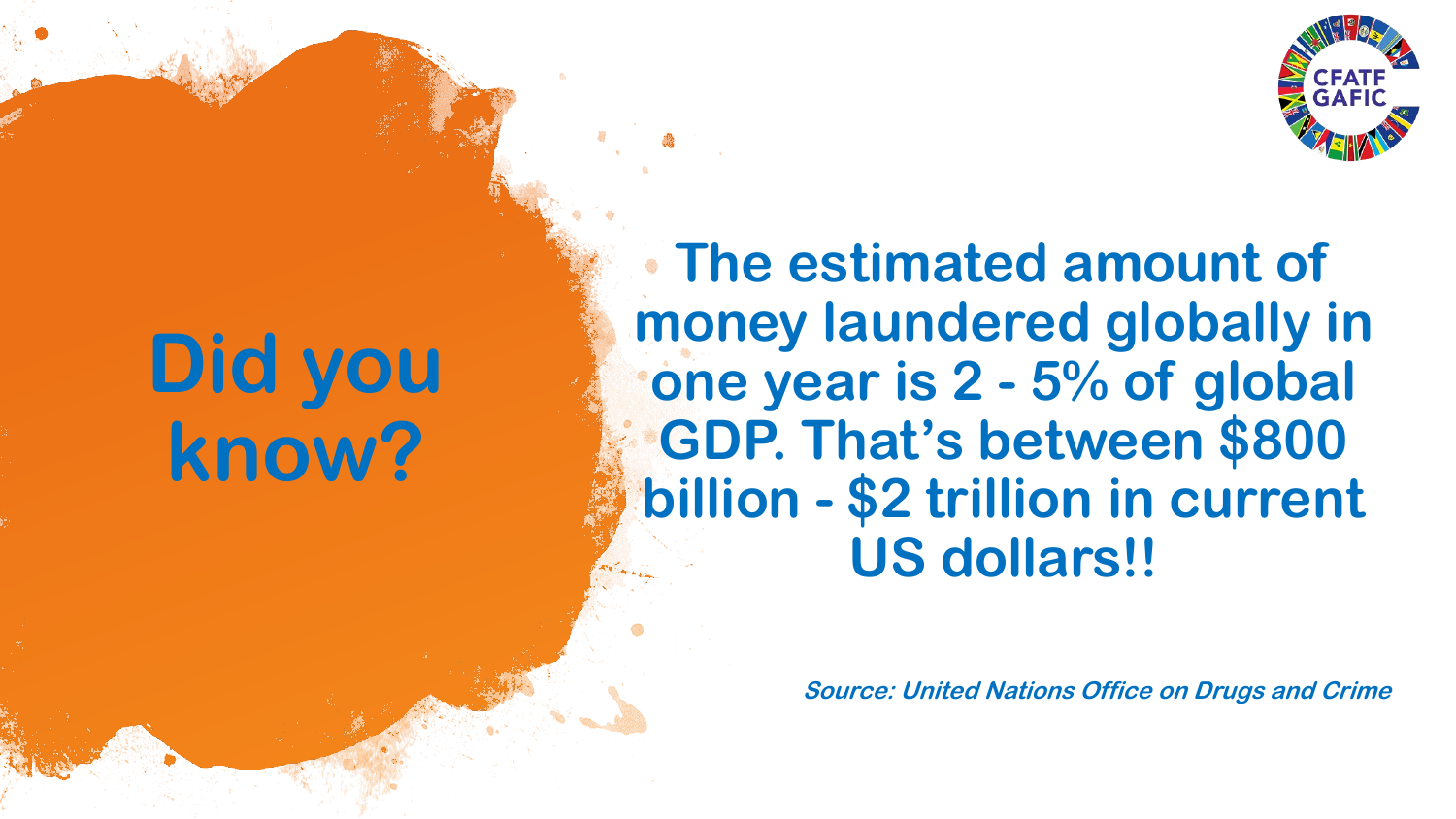### **STAGES OF MONEY LAUNDERING**

### **Placement**

**Illegal funds introduced into the financial system.**

### **Layering**

**Moving or converting funds to distance them from the source.**

**Integration Illegal funds re-enter legitimate economy.**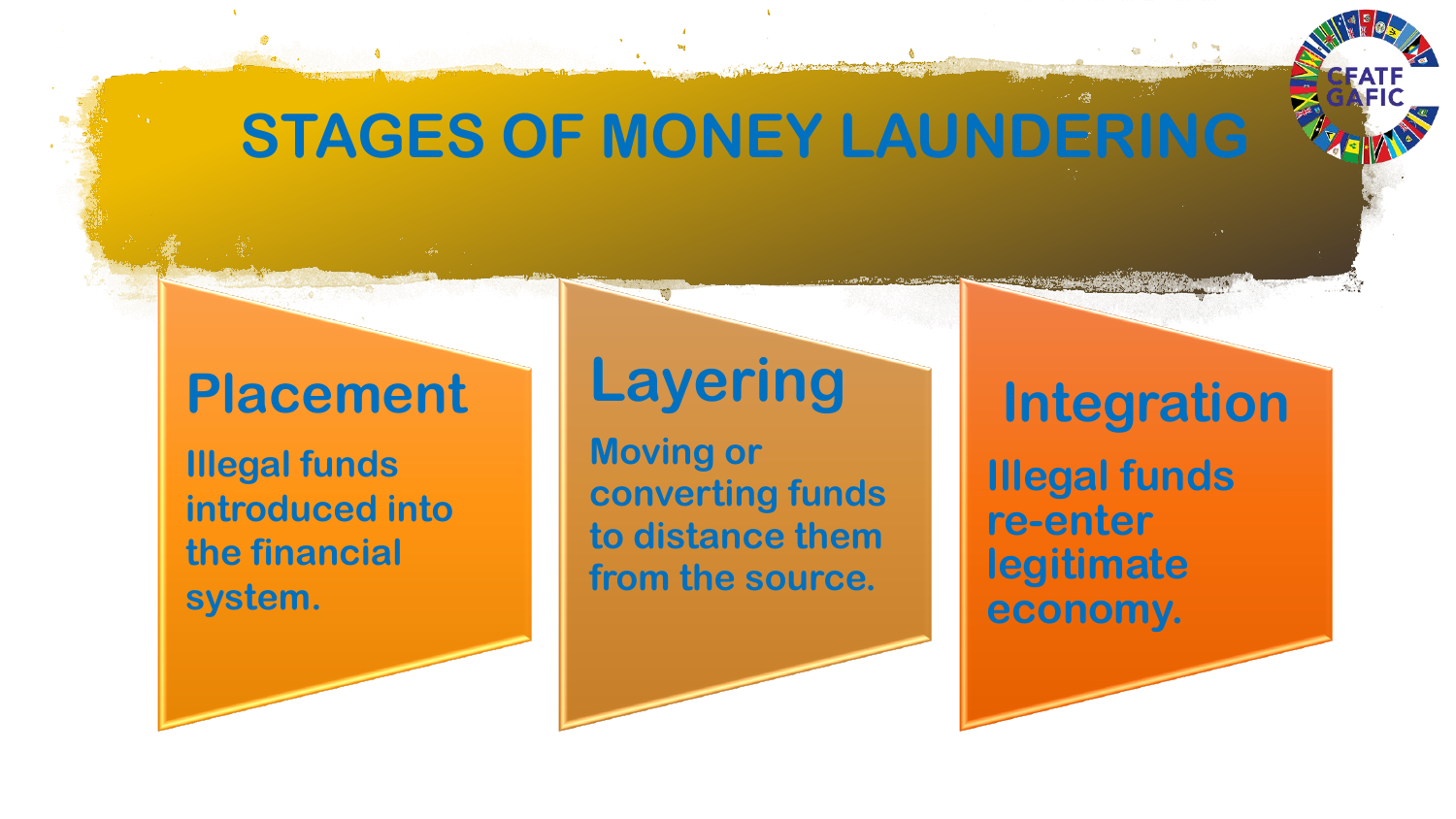

*Source: United Nations Office on Drugs and Crime*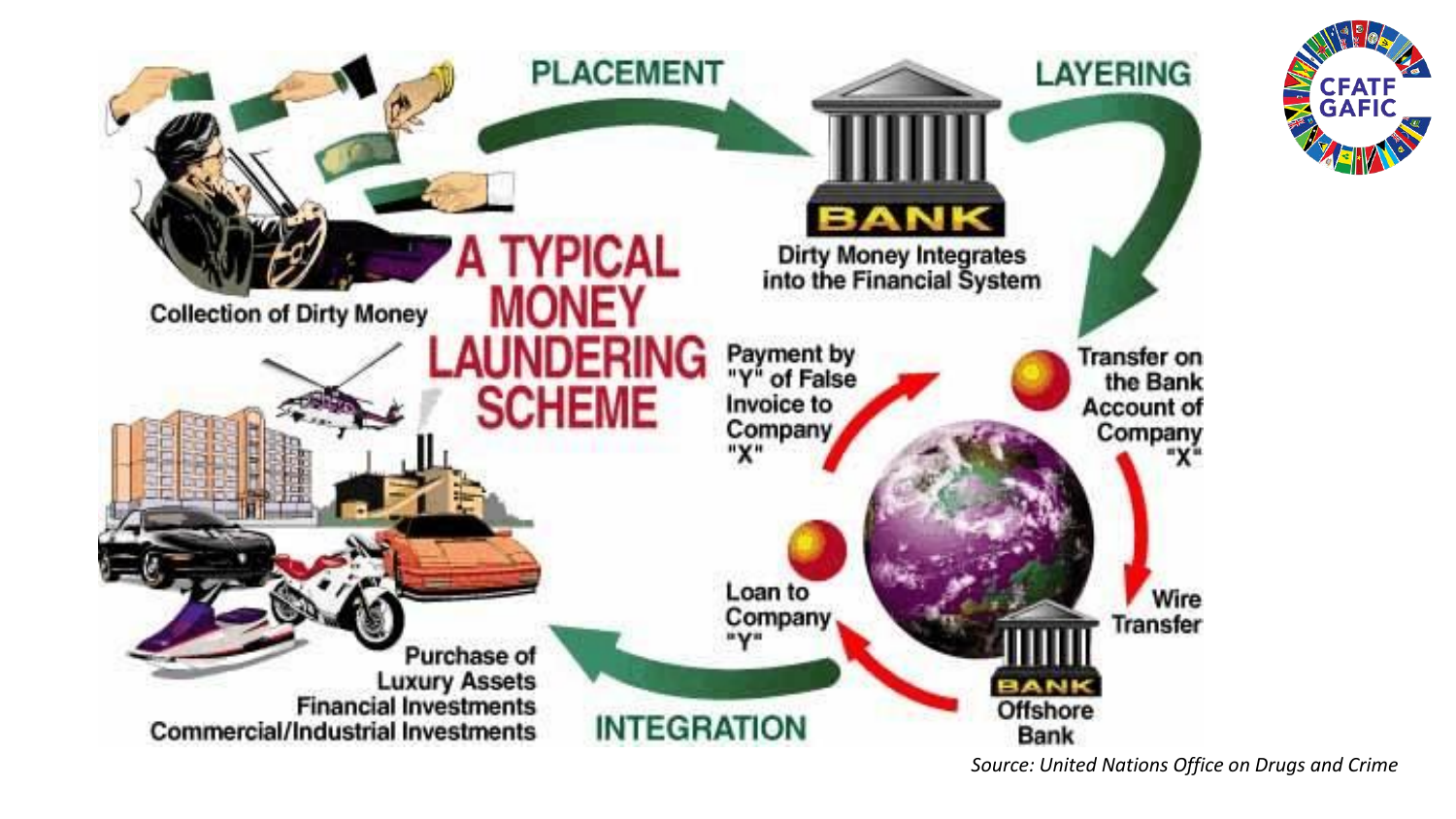### **How does Money Laundering affect society?**

#### **! Enables criminal activity.**



- ➢ **When criminals are successful at laundering money, illegal activity becomes more profitable which fuels more crime.**
- ➢ **Criminals can expand their operations, which can lead to more violent crimes taking place.**

#### **! Encourages corruption.**

➢ **Criminals may try to bribe government officials and other officials so that they can continue to run their criminal businesses.**

#### **! Takes revenue away from critical sectors.**

- ➢ **Money laundering makes it harder for the Government to collect taxes.**
- ➢ **When Government spends more revenue fighting money laundering and its associated crimes, there is less revenue for sectors such as health and education.**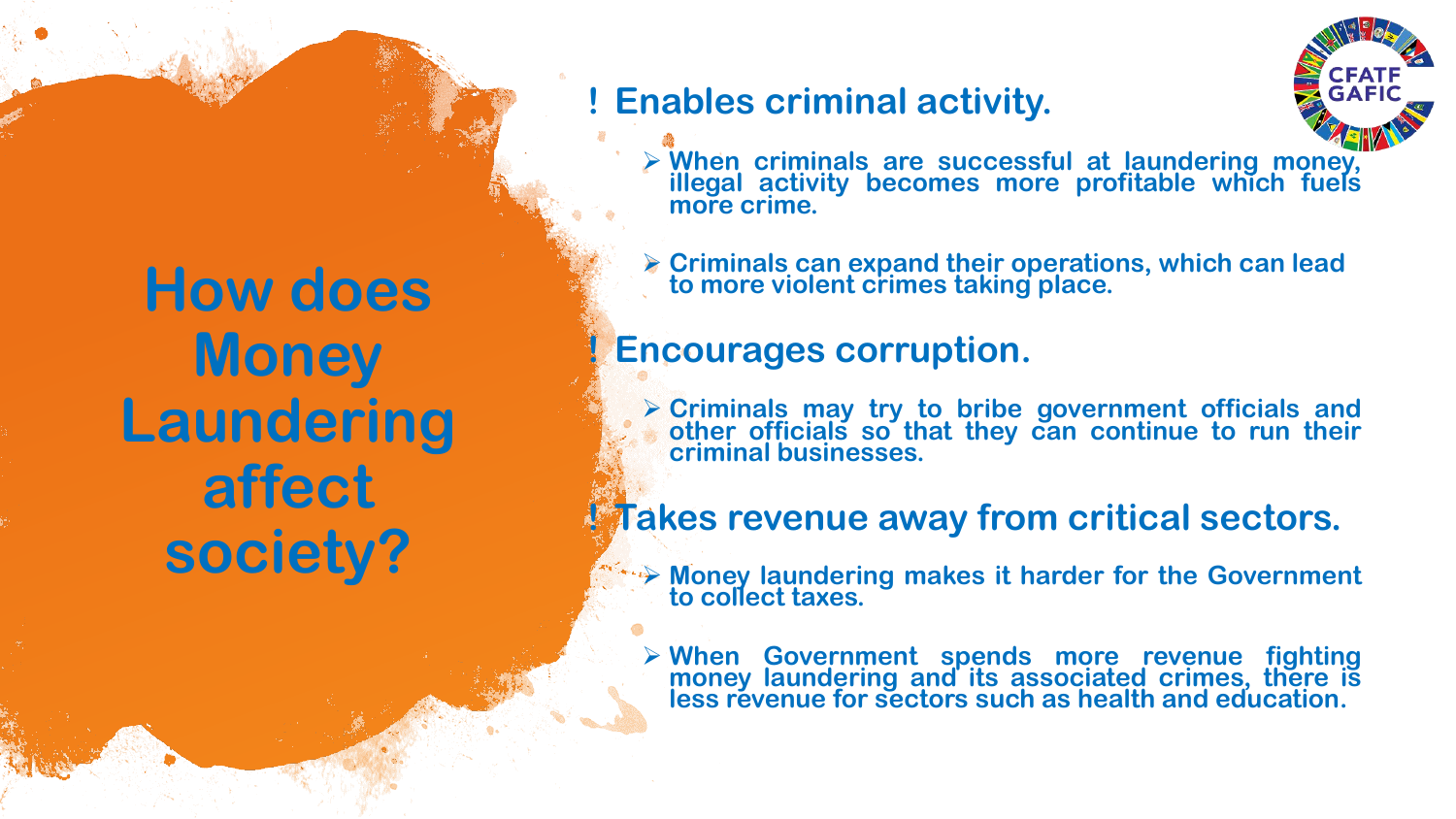### **How does Money Laundering affect society?**



#### **! Undermines legitimate businesses.**

- ➢**Front companies are businesses that appear legitimate but are controlled by criminals who mix illegal funds with legitimate funds.**
- ➢**These businesses often sell items at much lower costs, making it harder for legal businesses to compete.**

#### **! Slows economic growth**

- ➢ **Money laundering damages the financial institutions, such as banks, that are critical to economic growth.**
- ➢ **Money laundering reduces the amount of foreign investment that many economies depend on.**